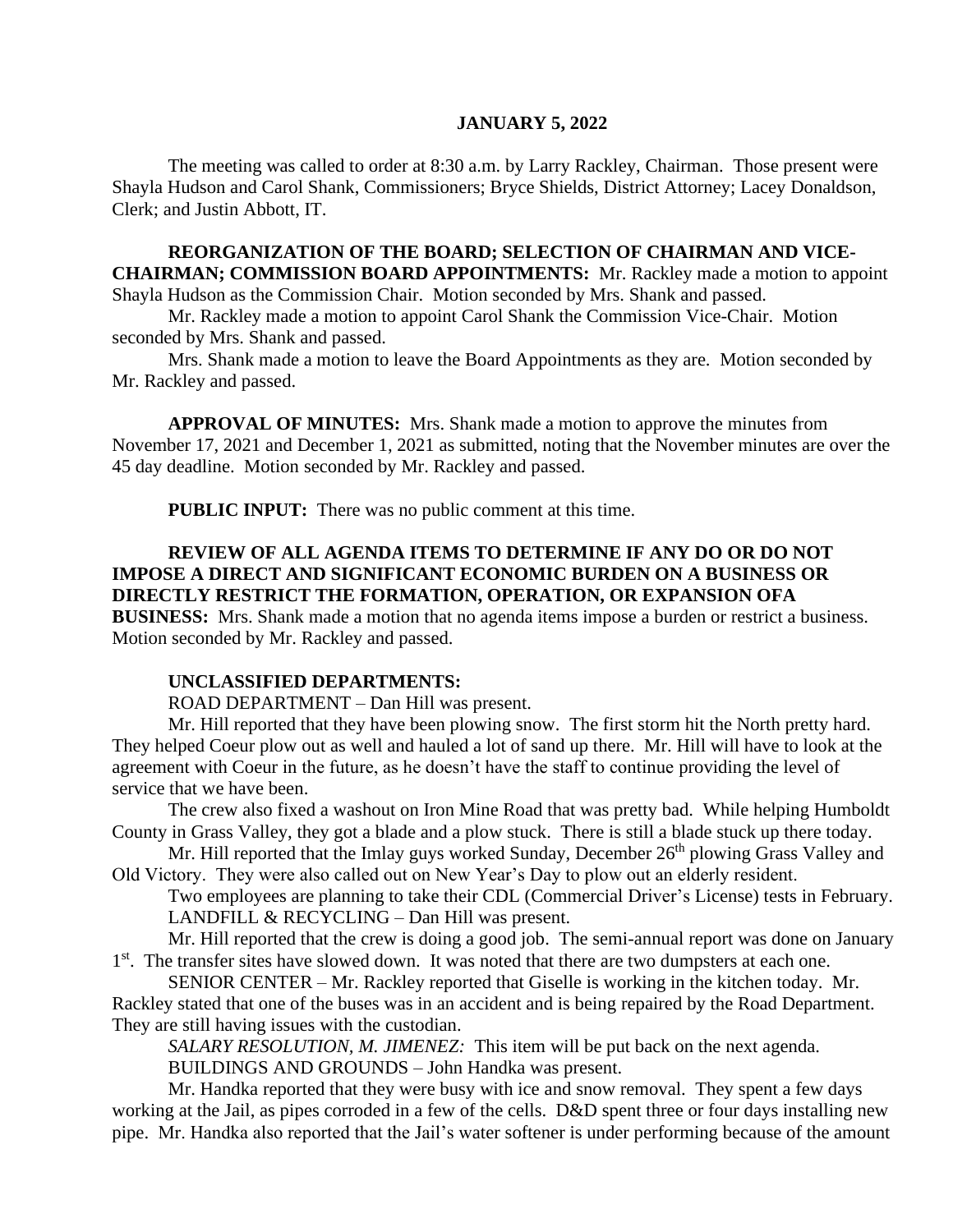of water usage. The cost to replace it will be about \$4,500.00. He will submit a proposal for the next meeting. They are also having issues with their automatic gate.

Mr. Handka stated that one of the beacon lights at the Airport is out. He has the bulbs and will get it replaced. The crew is also busy working on taking the Christmas decorations down. A sink was also fixed at the Senior Center.

Mrs. Shank asked about the cleaning at the Senior Center. Mr. Handka stated that he is there every day. No one has reported an issue to him. If they would call him when there is an issue, he could come see what the problem is.

## FIRE / AMBULANCE DEPARTMENTS –

*AMBULANCE REPORT / LOVELOCK FIRE:* Chief Wilcox and Marti Nolan were on Zoom. Chief Wilcox did not have anything to report. He is currently out of town. He asked about the advertising and hiring of the EMS Coordinator. It will be on the next agenda. Mrs. Hudson asked about the December call report. Mrs. Nolan will send it today. Mrs. Nolan also asked about the transfers to the Airport. It was approved for one attendant at \$150. She asked if two go if they could split the amount. An item will be put on the next agenda for discussion.

Mrs. Shank asked about the SAFER Grant. Mr. Shields stated that the intention was to have an agenda item for discussion today, but it didn't make it on the agenda. He will make some recommendations during his Legal Counsel update.

COMMUNITY CENTER – Mrs. Hudson stated that she had a meeting with Diane Munden after an issue with cleaning came up. Ms. Munden doesn't have an issue with Mr. McKinney, the custodian; however, she isn't having him clean the kitchen floors as she would rather do it herself. There have been a few complaints, but she has been handling things very well. Mr. Abbott will get with her and show her how to update the calendar on the County's website.

IT DEPARTMENT – Mr. Abbott stated he didn't have anything to report as he has been on vacation.

*Approval to advertise/hire IT Technician and set salary:* Mr. Abbott did meet with Mrs. Wesner regarding the job description. Mrs. Childs has also spoken to Mrs. Wesner regarding the salary and she did have a recommendation.

Mr. Rackley made a motion to approve advertising and hiring an IT Technician. Motion seconded by Mrs. Shank and passed.

Mrs. Donaldson stated that the new phones cut out a lot. Mr. Abbott is working on a solution. Mrs. Childs also stated that the last billing for the Admin Building from AT&T is pretty high. Mr. Abbott will meet with Mrs. Childs Monday to go over them.

ECONOMIC DEVELOPMENT – Heidi Lusby-Angvick was present via Zoom.

Mrs. Lusby-Angvick and Jan Morison completed their  $2<sup>nd</sup>$  quarter Governor's Office of Economic Development Report. Mrs. Lusby-Angvick also reported that she switched offices with the Water District, which afforded her a lot more storage. She is working on coordinating the "First Tuesday Business Brunches". She is planning for the first one to be held on March 8<sup>th</sup>. AT&T will be sponsoring the first brunch. She is also working on the Technical Assistance Grant through Brownfields.

Mrs. Lusby-Angvick also stated that she has an HR issue she would like to speak with Mrs. Hudson and Mrs. Wesner about.

#### **ELECTED DEPARTMENTS:**

LACEY DONALDSON, CLERK-TREASURER – Mrs. Donaldson did not have an update. *Approval of corrections/changes to the Tax Roll:* Mrs. Donaldson gave the Board a correction for Account #MM000069, Florida Canyon.

Mrs. Shank made a motion to approve the correction as submitted. Motion seconded by Mr. Rackley and passed.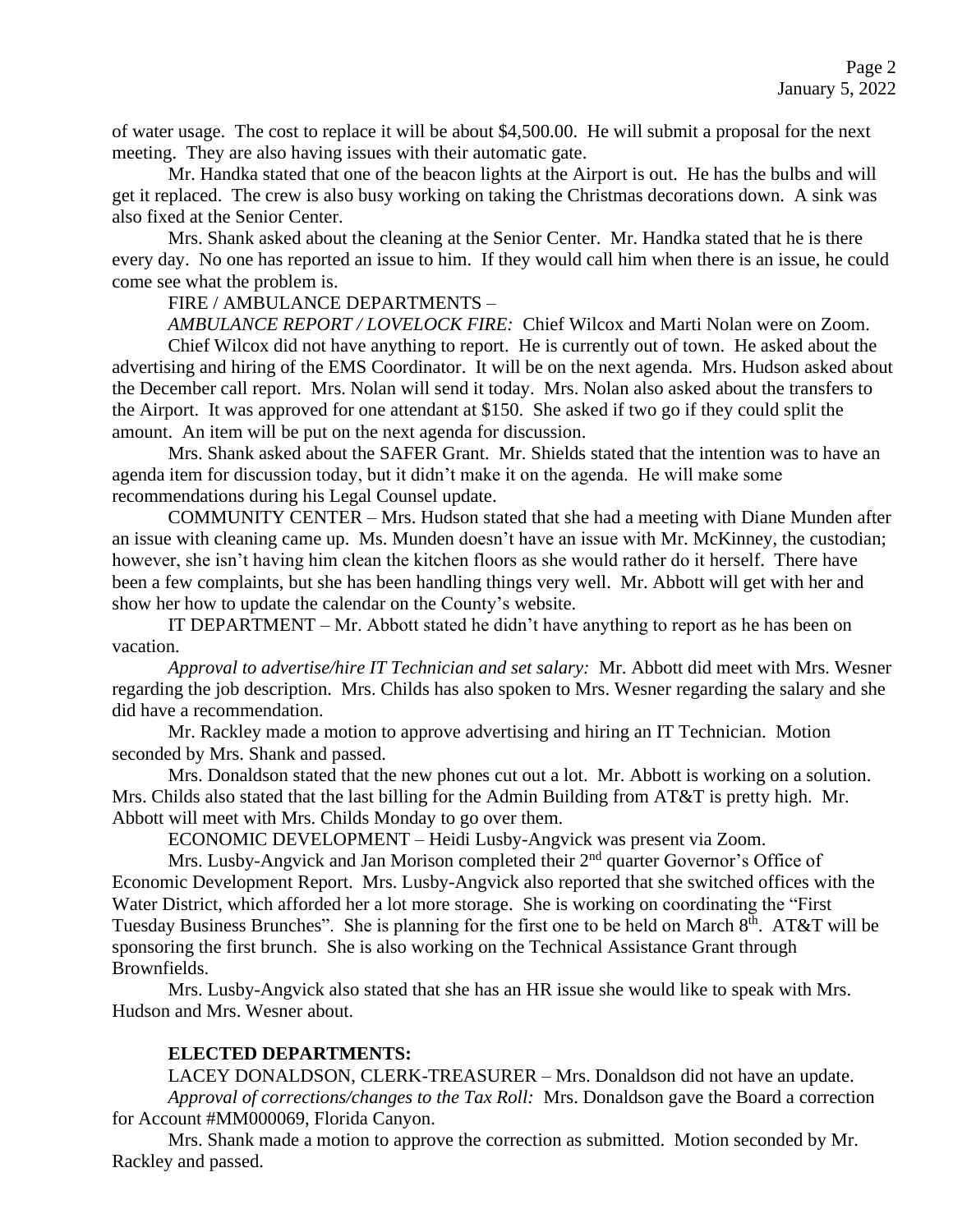RENE CHILDS, RECORDER-AUDITOR – Mrs. Childs gave the Board the month end reports. They are working on year-end payroll and Mrs. Childs has been busy with budget prep.

LAUREEN BASSO-CERINI, ASSESSOR – *NRS 361.300, Time and manner for completion of secured tax roll; list of taxpayers and valuations; notice of assessed valuations:* Mrs. Shank made a motion to acknowledge the completion of the Secured Tax Roll; list of taxpayers and valuations and Notice of Assessed Valuations. Motion seconded by Mr. Rackley and passed.

*Salary Resolutions, J. Hill and M. Root:* Ms. Basso-Cerini will work with HR and this will be put on next agenda.

Ms. Basso-Cerini spoke about the third party that printed the Notice of Assessed Values. There was some software issue where the land values for 21-22 were reset to historical values. Devnet is looking into it. If it was indeed a software issue, she will push back on them to pay for the mailing of the corrected assessments.

**PROCLAMATIONS AND AWARDS:** RADON PROCLAMATION, JANUARY 2022 – Mrs. Shank made a motion Proclaiming January 2022 National Radon Action month. Motion seconded by Mr. Rackley and passed.

**BOARD APPOINTMENTS/RESIGNATIONS:** LIBRARY BOARD OF TRUSTEE RESIGNATION – There was no information in the packet.

**DERBY FIELD AIRPORT:** Mr. Rackley stated that we are getting another grant with American Rescue Funds in the amount of \$22,000.00. Mr. Rackley is working with Mr. Shields on two hanger lease agreements. He also visited with the Assessor's office regarding the square footage of the lots.

**NEVADA DIVISION OF WATER RESOURCES:** APPROVAL OF FY JULY 1, 2022 TO JUNE 30, 2023 BUDGET FOR THE HUMBOLDT RIVER DISTRIBUTION IN THE AMOUNT OF \$94,856.97 – Mrs. Shank made a motion to approve the FY July 1, 2022 to June 30, 2023 budget for the Humboldt River Distribution in the amount of \$94,856.97. Motion seconded by Mr. Rackley and passed.

**MUSEUM BOARD:** REQUEST FOR APPROVAL TO ADVERTISE/HIRE AN ADMINISTRATIVE CLERK I (19 HOURS PER WEEK) POSITION – Mrs. Childs noted that the position is currently budgeted for 750 hours; however, their overall ending balance is under budget, so she doesn't feel it will be a problem. Mrs. Hudson asked when the Museum would be open. Mrs. Shank stated that they are currently working on a schedule with specific hours and days. They are also looking at weekends.

Mr. Rackley made a motion to approve the advertising and hiring of an Administrative Clerk I, 19 hours per week, position at the Museum. Motion seconded by Mrs. Shank and passed.

The meeting recessed at 9:25 a.m. for a Litigation meeting and reconvened at 9:40 a.m.

**UPDATE FROM EMERGENCY MANAGEMENT RELATING TO COVID-19; LIST OF PROPOSED PROJECTS, PRIORITIZING AND CHANGING/AMENDING THE PROJECTS FOR ALLOCATION OF THE COVID-19 AMERICAN RESCUE PLAN FUNDING FOR PERSHING COUNTY IN THE AMOUNT OF \$1,306,252.00:** Mr. Rackley gave an update on the Derby Field water project, stating that three invoices have been paid. Mr. Shields and Mr. Rackley are working on bid documents for the Rye Patch firehouse and the bids are going out for the Grass Valley brush truck.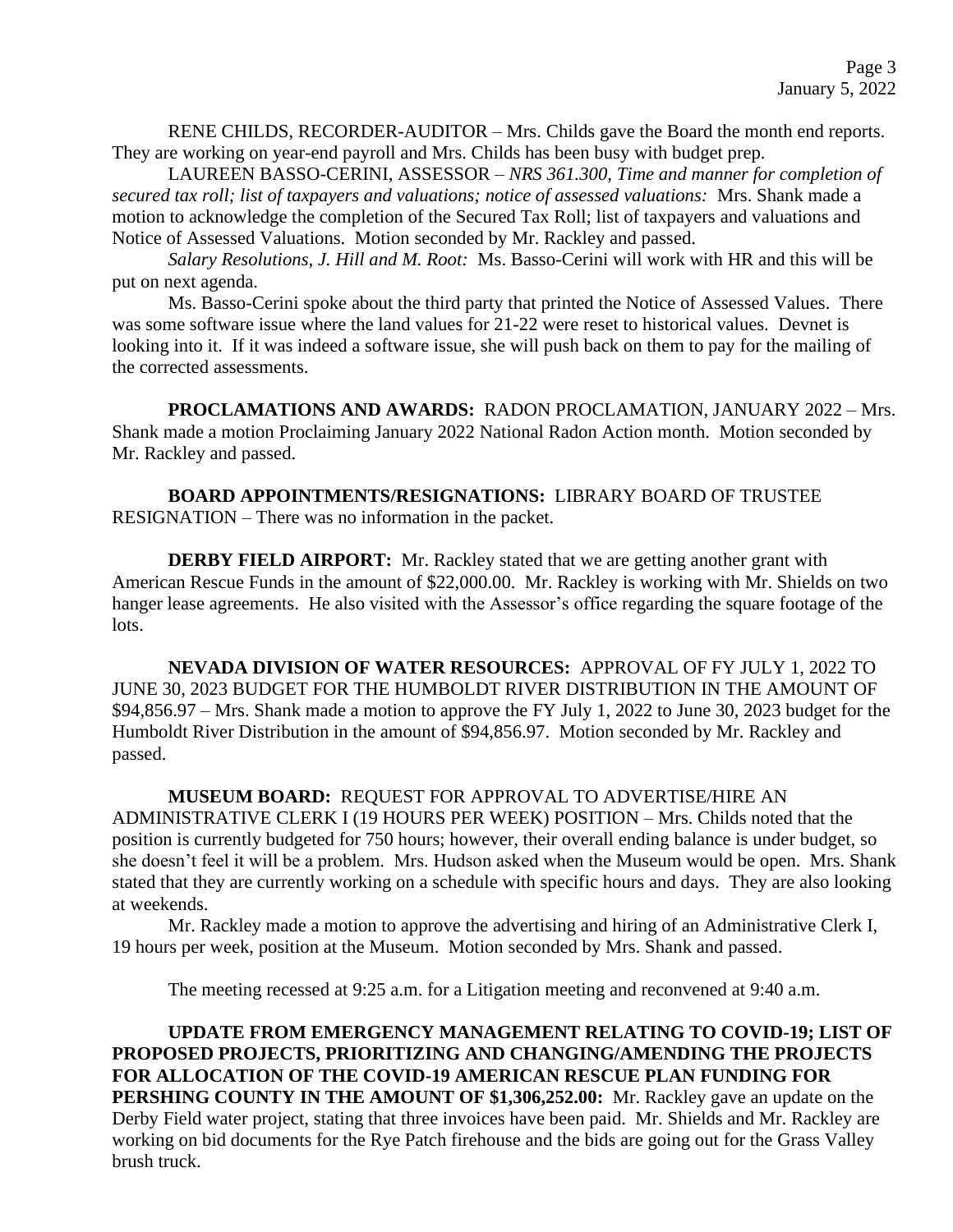**PUBLIC DEFENDER:** Steve Cochran was present.

It was noted that the Board was given the monthly case report. Mr. Cochran stated that everything is going as normal. There is a potential for the Department of Indigent Defense to create new positions. They are also looking for funding to place computers in jails for inmate use.

Mr. Shields stated that the Board needs to start looking at preparing for July  $1<sup>st</sup>$  when Mr. Cochran will need emergency staff to be on call as defendants must be seen within 24 hours after their arrest. Justice Court and the DA's office will also need to have staff available. Mr. Cochran stated that appearing remotely would be helpful. Initial appearance used to be 48 business hours and they changed it to 24 hours. Mr. Shields also stated that another law change allows neighboring Justices to sit if ours is unavailable.

**REPORT FROM LEGAL COUNSEL:** Mr. Shields stated that the bid documents have been prepared for the Grass Valley brush truck. He is working with Mr. Rackley on the Rye Patch Firehouse expansion. He has received the lease agreement back from Tom Adams, Seven Troughs Distilling; however, Mr. Adams would like it effective January 1, 2022. There will be an item on the next agenda to approve the new date.

In regard to the SAFER grant, Mr. Shields would like a special meeting or workshop so the Board can talk about strategic planning or a business plan, so that next year we are in a better position to apply for this grant. The application window opened January  $3<sup>rd</sup>$  and closes February  $4<sup>th</sup>$ . This is too quick of a turn-around for us to effectively complete the application.

**REPORT FROM ADMINISTRATIVE ASSISTANT / HR REP:** APPROVAL FOR COMMISSIONER SHAYLA HUDSON TO ATTEND THE NEVADA WATER RESOURCES ASSOCIATION CONFERENCE IN LAS VEGAS, NV FEBRUARY 1-3, 2022 – Mrs. Shank made a motion to approve Mrs. Hudson's attendance at the Nevada Water Resources Association Conference in Las Vegas February 1-3, 2022. Motion seconded by Rackley and passed.

### **PLANNING AND BUILDING DEPARTMENT / IMLAY WATER /PERSHING**

**ELECTRIC:** James Evans was present.

Mr. Evans submitted his monthly reports. There will not be a Planning Commission meeting tonight as nothing was submitted.

REVIEW OF THE STATEMENT OF QUALIFICATION SUBMITTED BY FARR WEST ENGINEERING AND APPROVAL TO AUTHORIZE FARR WEST ENGINEERING TO MEET WITH COUNTY PERSONNEL TO DETERMINE THE PRIORITIES FOR THE IMLAY WATER SYSTEM AND IDENTIFY POTENTIAL FUNDING SOURCES – Mr. Evans stated that he advertised in the Lovelock Review-Miner as well as the Reno Gazette. Farr West was the only company to submit Qualifications. Corbin McFarlane was present on behalf of Farr West. An application will be made with the State Revolving Fund and the USDA. Mr. McFarlane stated that there should be a high likelihood of success with all the Recovery Funding. They will put together some different solutions for the Board to review. The Preliminary Engineering Report has to be completed prior to applying for funding.

Mr. Rackley made a motion to proceed with Farr West Engineering to meet with County personnel to determine the priorities for the Imlay Water System and identify potential funding sources. Motion seconded by Mrs. Shank and passed.

Mr. Shields has been trying to reach out to Stantec, but hasn't gotten a call from anyone. Mr. Shields will follow up. Mr. Evans stated that Cynthia Albright has formed an LLC. If we want to continue with her, she will get a business license. Mr. Shields stated that the Board did authorize ending the contract with Stantec and contracting with Ms. Albright.